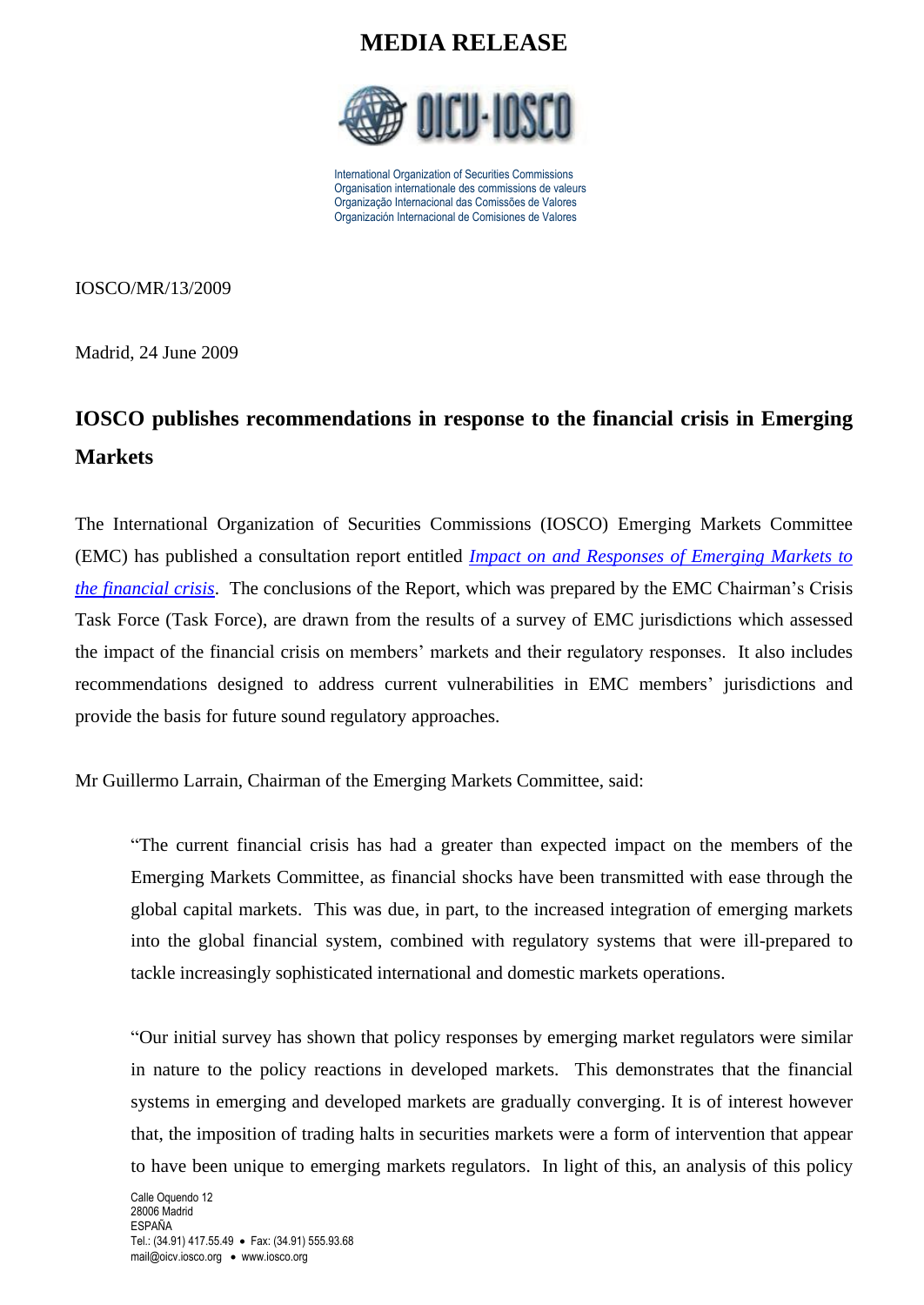

International Organization of Securities Commissions Organisation internationale des commissions de valeurs Organização Internacional das Comissões de Valores Organización Internacional de Comisiones de Valores

tool will be carried out by the EMC Working Group on the Regulation of Secondary Markets in the months ahead.

"The survey also showed that priorities have shifted towards improving regulatory approaches and capacities and to improve application, and enforcement, of regulatory frameworks and conduct of business rules. The EMC will gradually address these challenges in its work program for the months and years ahead.

"This crisis has presented emerging markets' regulators with the opportunity to engage in a fundamental rethink on how they structure their markets. Central to this is the development of regulatory principles, based on propriety, integrity and transparency, which will enable their markets to withstand future economic shocks while supporting the development of emerging capital markets in a well managed and sustainable fashion."

The Report provides an overview of the experiences of EMC members in responding to the financial crisis, given their different levels of development and the degree of impact of the crisis on their markets. The Report identifies the key regulatory and supervisory challenges facing EMC securities regulators in the current environment and sets out recommendations to address these challenges.

Further work and investigation by the Task Force will be required in a number of areas to form a more complete picture of the impact of the ongoing crisis. This will underpin the development of best practices and standards for EMC regulators.

#### **RECOMMENDATIONS:**

The recommendations that the report has developed, if implemented by EMC jurisdictions according to their needs, will ensure that they are in a strong position to respond to the G-20 expectations regarding global regulatory reform and ensure that their regulatory systems are in a position to deal with the ongoing implications of the financial crisis.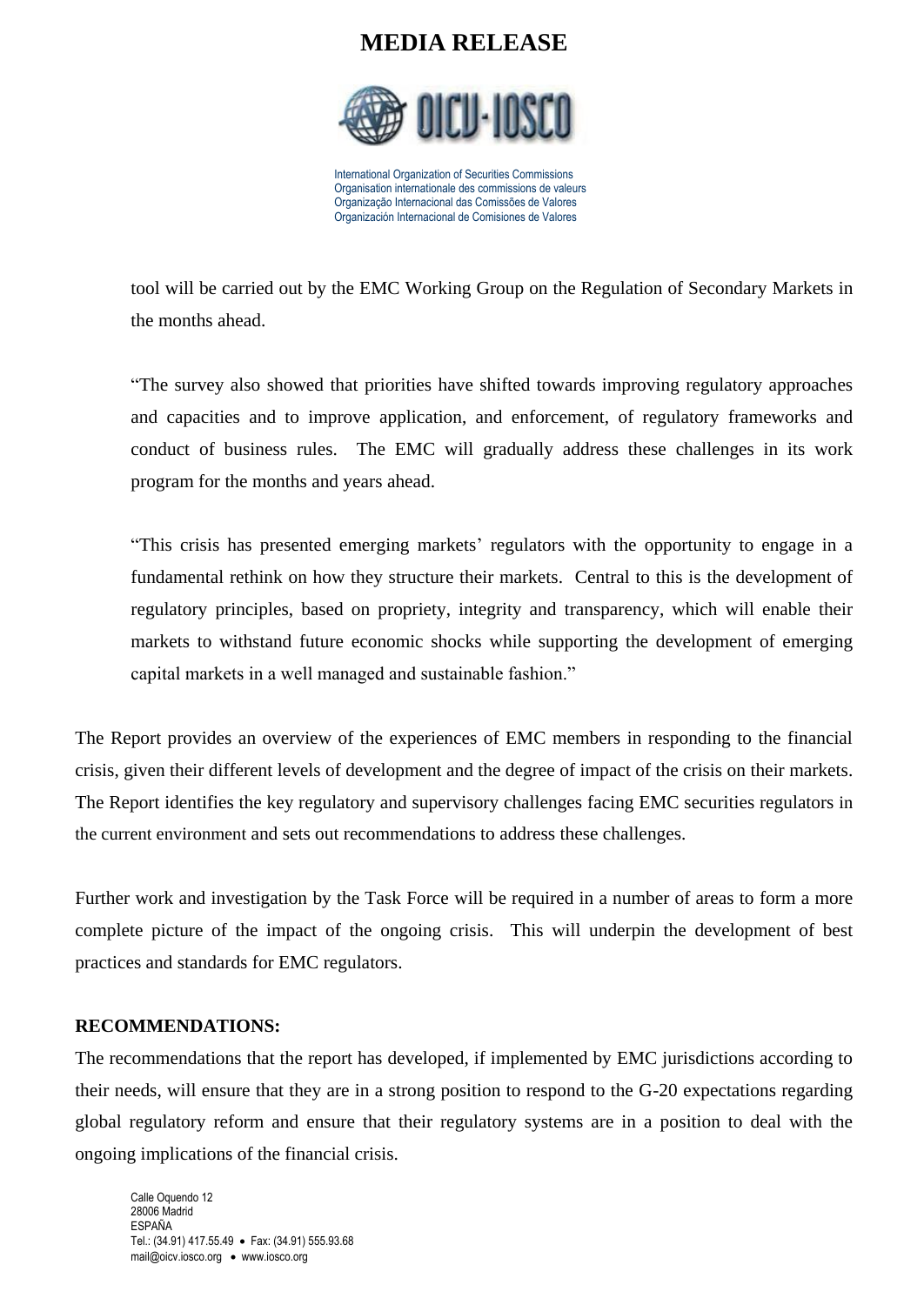

International Organization of Securities Commissions Organisation internationale des commissions de valeurs Organização Internacional das Comissões de Valores Organización Internacional de Comisiones de Valores

The Report makes the following recommendations for securities regulators to follow in addressing the effects of the crisis:

- 1) **Ensure regulatory frameworks conform to international principles.** Programmes such as those conducted by the World Bank and International Monetary Fund can assist in assessing the alignment of national regulatory frameworks against these principles;
- 2) **Enhance capacity and review approach to regulation.** Recent events have highlighted problems of regulatory governance and of operational risk in the supervisory processes of national regulators;
- 3) **Promote greater inclusion of emerging market authorities on regulatory matters.** Emerging Market perspectives must be effectively considered in all aspects of international policy development ranging from standard-setting to global supervisory activities;
- 4) **Ensure proper sequencing between local market development and international financial integration and liberalization.** Regulators need to ensure adequate financial supervision. For example, higher standards of prudential supervision should precede liberalization;
- 5) **Improve prudential regulation and supervision.** Prudential regulation concerning the financial soundness of individual firms needs to be done in conjunction with supervision over how practices at firms may contribute to systemic risk. Rules must also come with appropriate sanctions and responses for deficiencies at critical risk levels; and
- 6) **Work closely with industry groups concerning corporate governance and risk management.** Industry groups indeed have an important role in dealing with the underlying causes of the crisis. It is unreasonable to expect supervisors to work alone in dealing with the underlying crisis. What is important is that industry groups work closely and openly with authorities to decide on necessary actions and standards to adopt. Ensuring their independence from vested interests.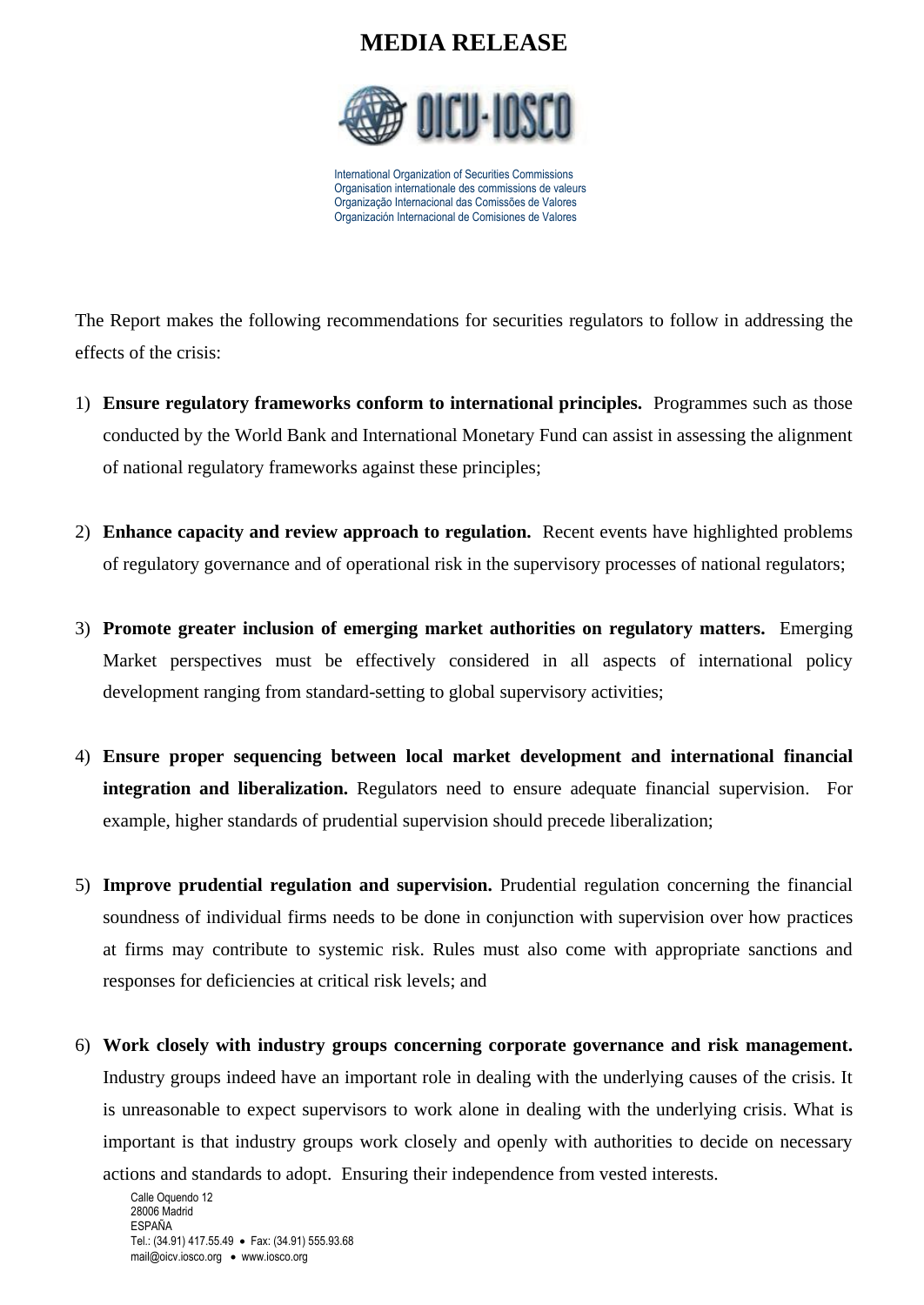

International Organization of Securities Commissions Organisation internationale des commissions de valeurs Organização Internacional das Comissões de Valores Organización Internacional de Comisiones de Valores

In addition, the report highlights further work that IOSCO can undertake to enhance its role with regard to assisting EMC members:

- **Assist members to enhance their regulatory capacity.** IOSCO to take the lead in providing technical training programmes in areas such as market surveillance, intermediary supervision and systemic risk assessment;
- **Form specific task forces to undertake thematic work.** IOSCO could form specific task forces that examine and assess systemic stability, compliance with international standards and best practices, capacity building as well as surveillance, supervision and enforcement;

This may include among others, a study the viability of circuit breakers, closure of markets, trading halts, crisis management arrangements, measures to regulate over-the-counter trades and derivatives in emerging markets and implementation of risk-based supervision models; and

 **Facilitate greater information sharing among regulators.** There must be global arrangements to facilitate systemic risk surveillance and the framing of an appropriate response to major market disruptions. Securities regulators need to ensure that they co-ordinate their activities and co-operate on joint surveillance of the financial system with banking and insurance regulators.